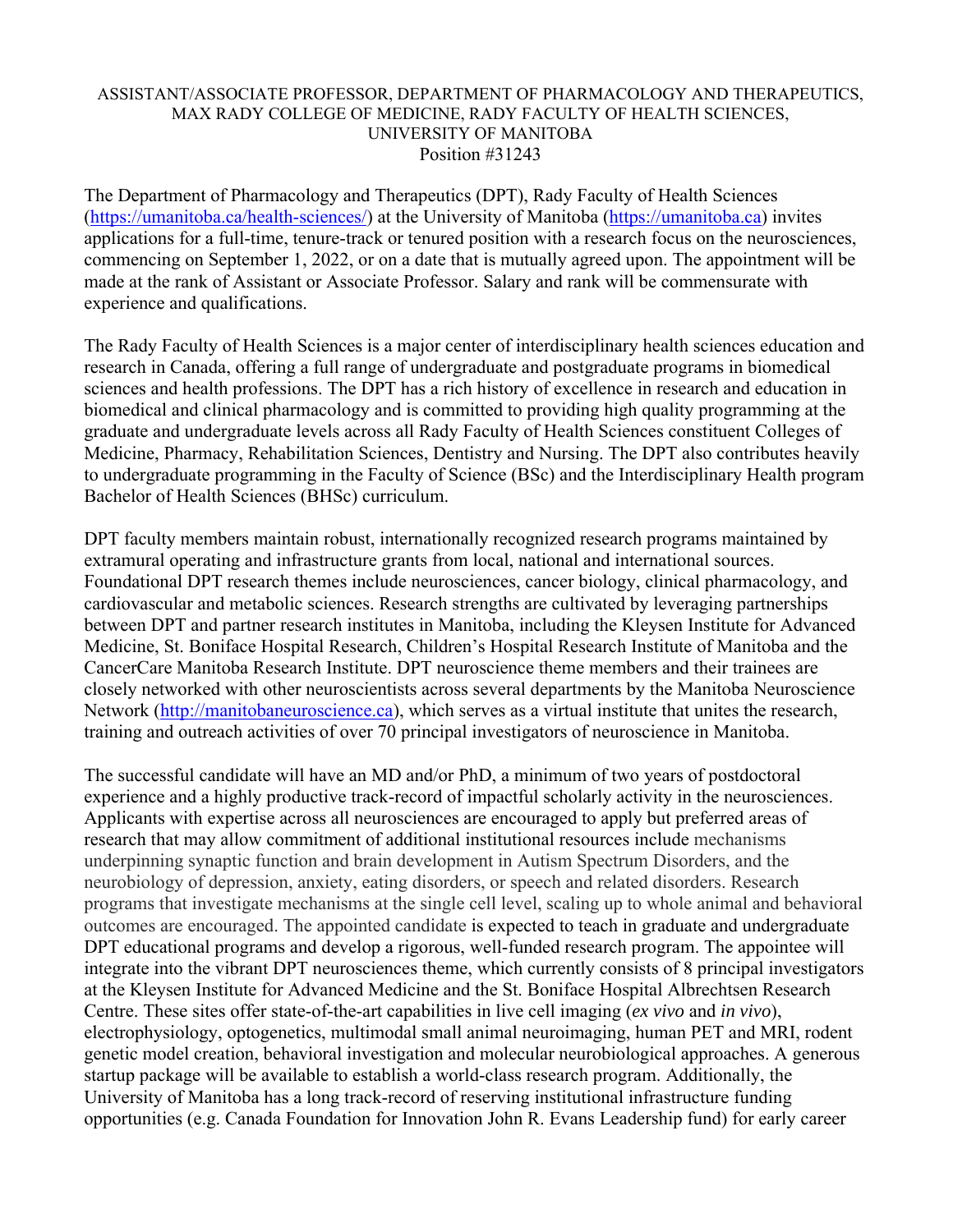investigators.

The City of Winnipeg, located where the Red and Assiniboine Rivers meet, is recognized for its vibrant, multicultural community and diverse culture. The city, with a growing population of more than 766,000, is home to internationally renowned festivals, galleries and museums, the historic Exchange District and The Forks, and ever-expanding research, education, and business sectors. From the Hudson Bay waters, across the farmland fields, to the pulse of the cities and towns, The Province of Manitoba's people and places – its 100,000 lakes, 92 provincial parks, winding river valleys and storied prairie skies – inspire.

Applicants are requested to submit the following materials, preferably via email as a single PDF file:

- 1. Cover letter concisely describing suitability for the position
- 2. Curriculum Vitae
- 3. Five-year research plan (max 5 pages) outlining background, rationale, aims and experiments
- 4. Statement of teaching philosophy documenting experience and approach to training and mentoring students
- 5. Names of three referees in confidence (contacted only if short-listed)

Submit all materials to:

Chris Anderson Chair, Faculty Search Committee Department of Pharmacology & Therapeutics Rady Faculty of Health Sciences University of Manitoba A205 Chown Building, 753 McDermot Avenue Winnipeg, MB, Canada R3E OT6 Tel: (204) 789-3405 Email: Karen.Donald@umanitoba.ca

Review of applications will commence starting April 18, 2022 and will continue until the position has been filled. Materials may be shared with participating members of the search process. All materials, including reference letters, will be handled in accordance with the Freedom of Information and Protection of Privacy Act (Manitoba).

The University of Manitoba is committed to the principles of equity, diversity & inclusion and to promoting opportunities in hiring, promotion and tenure (where applicable) for systemically marginalized groups who have been excluded from full participation at the University and the larger community including Indigenous Peoples, women, racialized persons, persons with disabilities and those who identify as 2SLGBTQIA+ (Two Spirit, lesbian, gay, bisexual, trans, questioning, intersex, asexual and other diverse sexual identities). All qualified candidates are encouraged to apply; however, Canadian citizens and permanent residents will be given priority.

If you require accommodation supports during the recruitment process, please contact UM.Accommodation@umanitoba.ca or 204-474-7195. Please note this contact information is for accommodation reasons only.

Equity and diversity are essential to excellence. An open and diverse community fosters the inclusion of voices that have been underrepresented or discouraged. To address the Rady Faculty of Health Sciences commitment to equity, diversity and inclusion, in recognition of the underrepresentation of members of